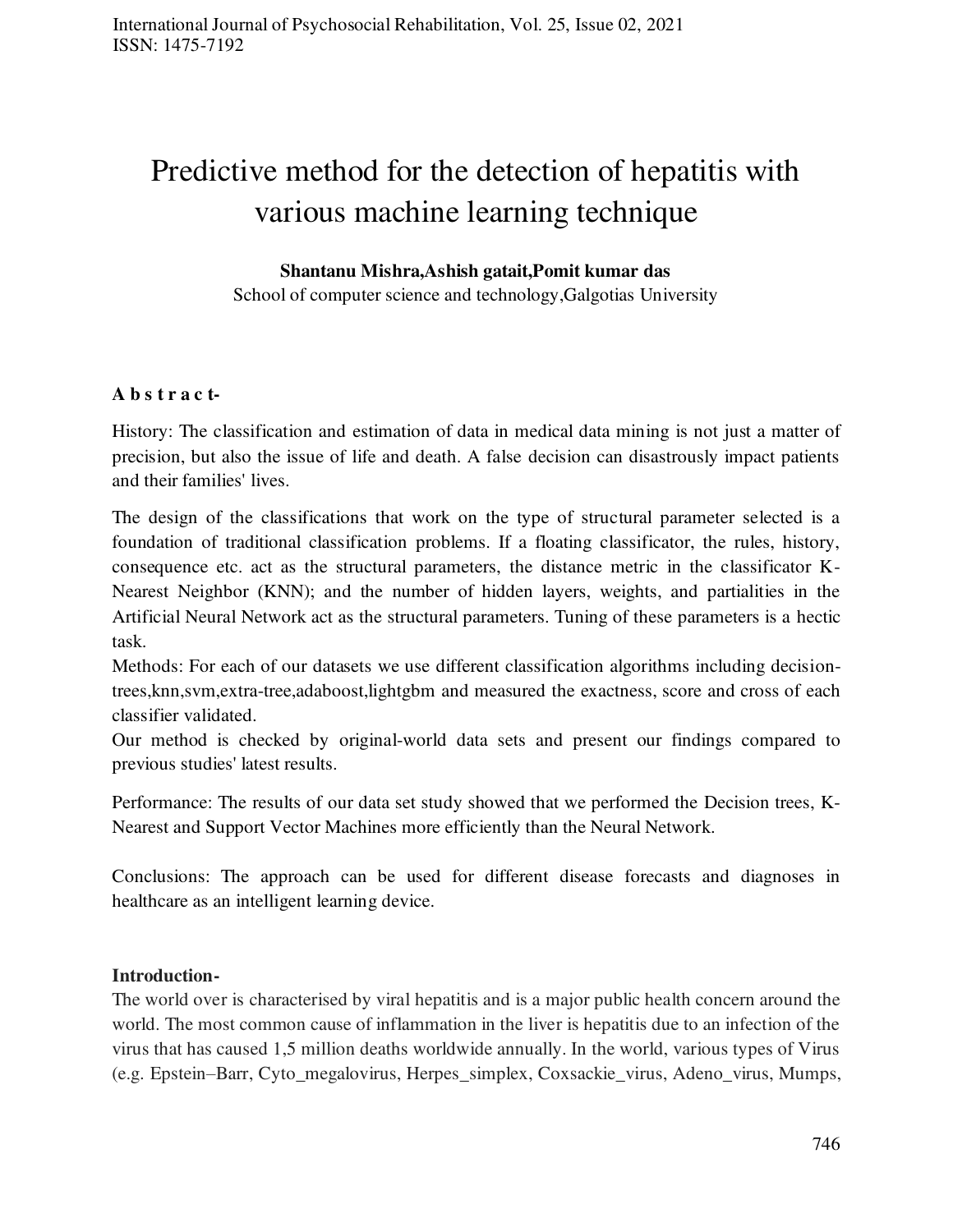Yellow fever) have the most important transmittable disease. The WHO has shown around 130– 150 million peoplesall around the world have hepatitis C infections chronically.

"The principal risk factors for hepatitis have been tatoos and piercing, drug use, hepatite carriers for sexual contact, hemodyal disease, blood transfusions and health care workers. A routine blood test is used for diagnosing hepatitis disease.Medical diagnosis of hepatitis is rather difficult or the doctor should take into consideration many factors in the procedure for diagnosing the disease. The development of automated and perfect diagnostic systems can therefore be useful for the detection of hepatitis and therefore the decision-making of a doctor"[2].

In order to optimise a performance criterion with example data or previous experience, machine learning uses statistical techniques as a subset of AI(artificial intelligence). These techniques are mainly monitored and unmonitored in two types. Machine learning techniques were important in the development of methods and decision aid systems.Due to the value of human diagnostic diseases, numerous studies of methods for classifying them have been carried out. Furthermore, the most processes built in the previous studies using supervised classification methods do not employ sets of data mining prediction. Furthermore, we use a clustering technique in order to cluster data and non-linear partial reduction places to minimise the dimensions of the data. Furthermore, we pick the most appropriate features in the dataset using decision trees (DT).This study proposes for the first time the combination of these techniques in the diagnosis of hepatitis diseases. We calculated the main method based on a original world dataset accessible from the UCI data mining repository. In general, the research's contribution is as follows:

- A mixture typeML(machine learning)method is proposal for hepatitis disease detection by using various machine learning techniques.
- Decision Tree is used for the determination of the most useful features.
- Jupyter Notebook for the visualization of the dataset on various parameters.

## **Methodology-**

This thesis offers a new method of machine training for the diagnosis of hepatitis with real data. The method proposed is presented in fig1. A number of machine learning methods are employed to diagnose hepatitis illness as shown in this figure. We try to group the data in the first stage. The clustering aims at improving data readability for the classification task.



Fig1:- Research Methodology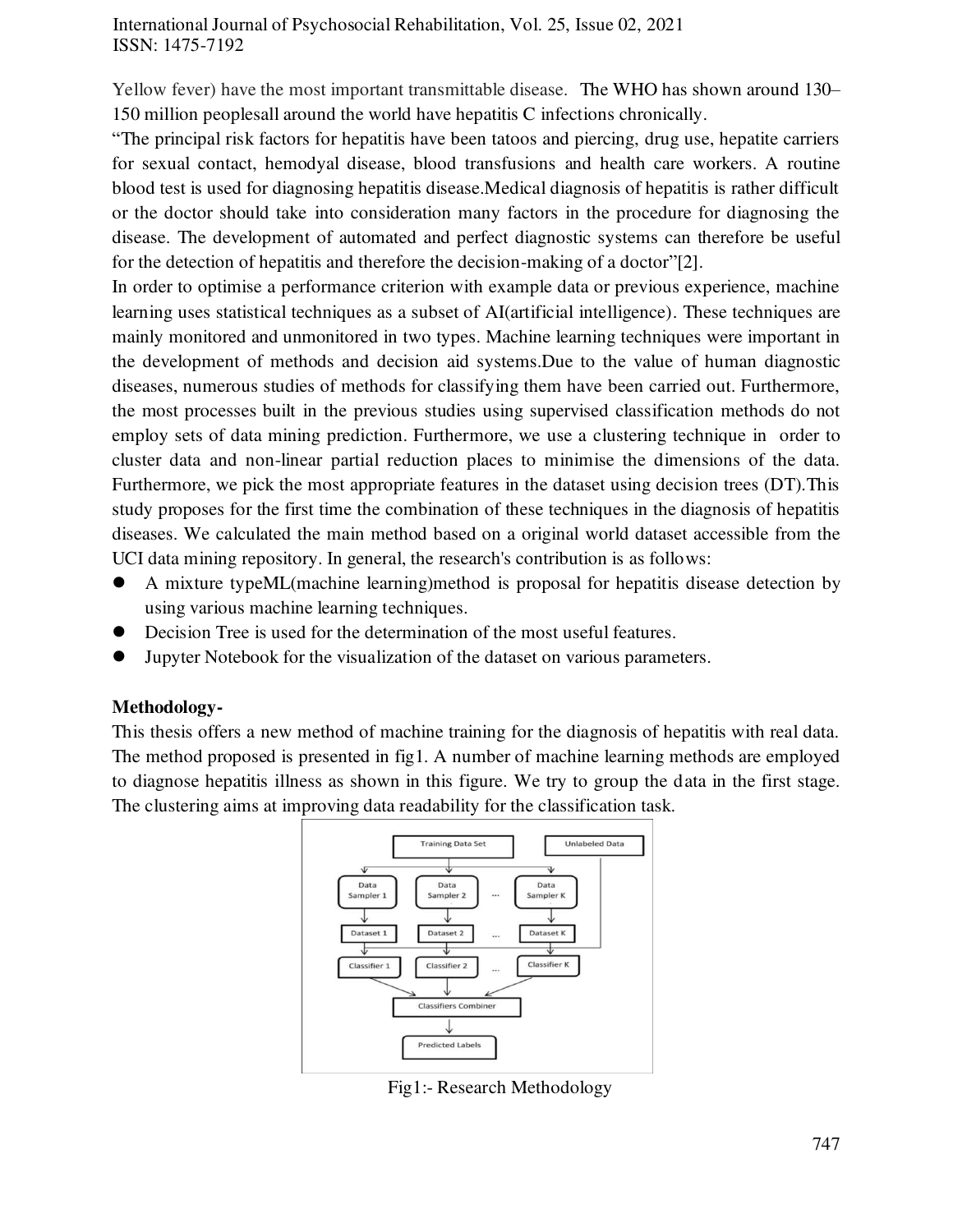Currently, Researchers want to develop classification methods and prediction tasks by means of ensemble learning. The ensemble type of learning paradigm constructs a collection of different predictors and then combines the individual answers for test instances. This enhances the precisity in a wider range of prediction and classification problems by combining multiple predictors' outputs. In particular, "the generalisation result of Ensemble learning has proven substantially superior to that of a discreet individual entity member.The ultimate joint decision can be made by mixing the individual forecasts of the members of the ensemble."[1]

## **Decision Trees -**

"The Decision Tree algorithm is part of the supervised family of research algorithms. In comparison to other supervised learning algorithms, the algorithm decision tree can be used to overcome regression and classification problems.

The decision-maker seeks to form a training model by making easy choices based on past data to calculate the value or class of the objective variable (training data).

We begin with the tree root of Decision Trees for a class label prediction. The root attribute values are comparable with the record attributes"[5]. We follow the branch and jump into the next based on the comparison.

## **K-neighbour Classifier algorithm-**

K-NN is a form of lazy learning, which is instance-based and only approximates a function locally and deferes all computation to functional assessment. Given that this algorithm relies on distance to be classified, normalising training data can dramatically improve its accuracy.

A useful technique can be used both for classification and regression to give weight to the neighbor's contributions, so that the near neighbours helps more to the average than those which are further away. An example is that each neighbour is given an amount of 1/d , d is the distance from the neighbour.

### **SVM Classifier algorithm-**

An SVM model represents the examples as space points, so that the examples of individual categories are broken up into a clear divide as broad as possible. New examples are then mapped in the same space and are predicted to belong to a category on the side of the gap.

In addition to a linear classification, a nonlinear classification by means of so-called the kernel trick is effectively performed and its inputs are implicitly maped into high-dimensional functional spaces.

If information is not labelled, supervised learning is impossible and an uncontrolled learning method is required to try to find natural grouping of data and to point-out new data to those groups. The support vector clustering algoretum, produced by Hava Siegelmann and Vladimir Vapnik, is one of the most commonly used clustering algorithms in industry applications and uses support vector statistics developed in the vector machine support algorithm for unlabeling data categorising.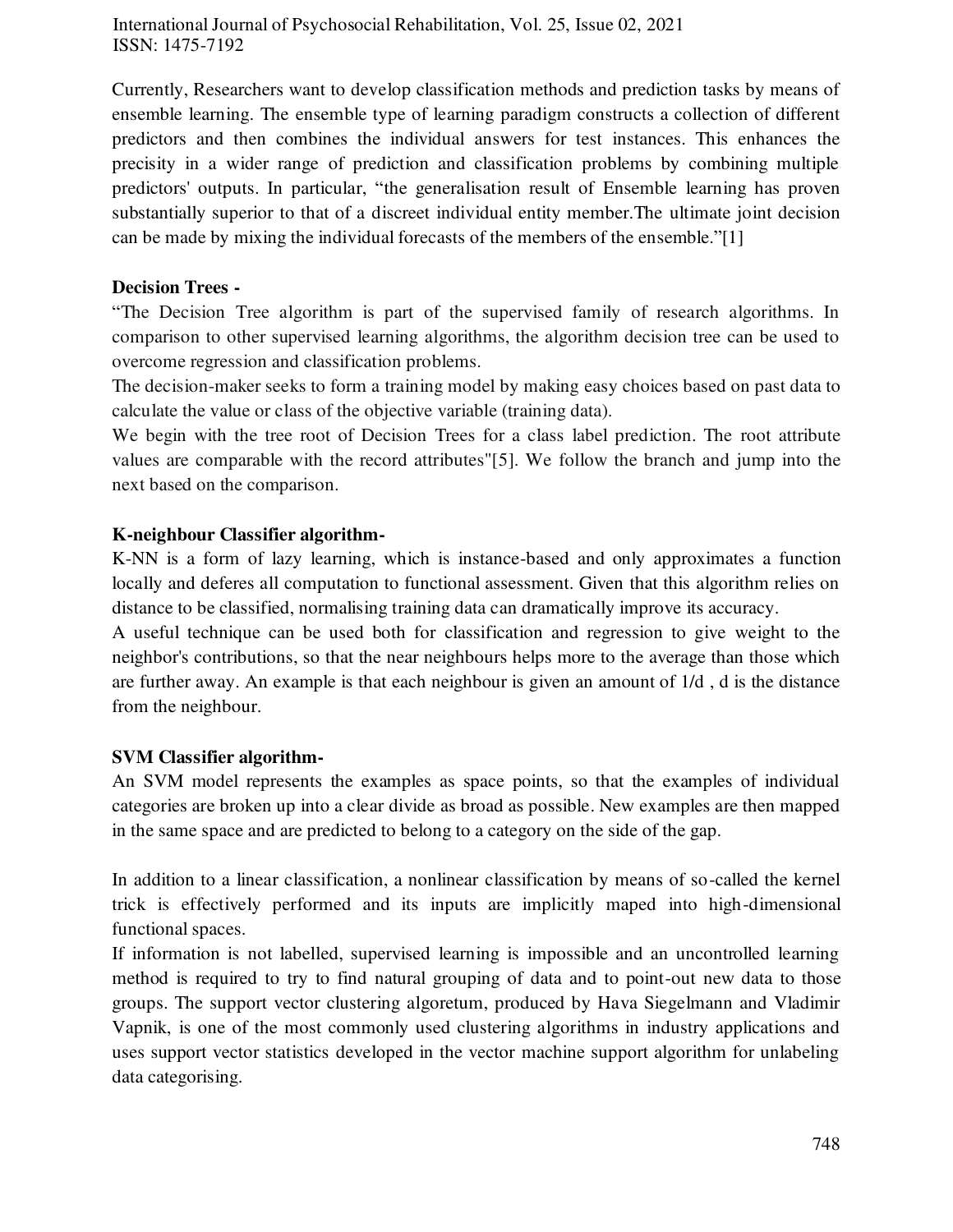## **Extra-tree Classifier algorithm-**

Decision Tree algorithm pertains to the supervised algorithm family. The decision tree algorithm is used to settle regression problems and classifying the problems as opposed to others supervised learning algorithms.

We compare the root value to the attribute of the record. Based on the comparison, we follow and jump towards the arm corresponding to that value.A great deal of untapped decision trees are generated from the training data package by the Extra-Trees algorithm. The forecasts are predicted by averaging the prediction in the regression by the decision trees, or by voting by majority in the classification case.

Regression: forecasts made from averaging decision trees predictions. Regression: Classification: predictions from decision-making bodies by majority voting.

## **LightGBM Classifier-**

"Light GBM has a quick, dispersed and high-performance structure to improve the ranking, classification and many other machine learning activities, based on the decision-tab algorithm."[1]

Because the algorithms of the decision tree are the most effective way of splitting the tree leaf, other boosting algorithms divide the tree depth wisely or wisely instead of leafily. So the leaf algorithm can reduce losses on the same leaf in Light GBM than the level algorithm so that the precise accuracy is much better than any existing leaf boost. Also, it is astonishingly very quick, hence the word 'Light'.

## **Adaboost-Classifier algortihm-**

Ada-boosting or Adaptive Boosting the boosting classifications that Yoav Freund and Robert Schapire proposed in the year 1996. It combines several classifiers to enhance classifier accuracy.AdaBoost classification creates a powerful classification by combining multiple bad performance classificators to achieve high precision, powerful classification. The basic concept of Adaboost is that in each iteration the weight of the classifiers and training data samples are set so that unusual observations are predicted accurately.

The classifier must be trained iteratively on various weighted training examples.

In each cycle, It tries to provide a good fit to these examples by diminishing the training error.

The below steps are followed:

1.Adaboost selects a subset of training randomly at the start.

2.Train the AdaBoost learning model iteratively by choosing the formation package according to the precise forecast of the previous training.

3.The higher mass is assigned to false classified observations so these observations are highly classified in the next iteration.

4. Also, in accordance to the accuracy of the classifier, the trained classifier is assigned the weight in every iteration.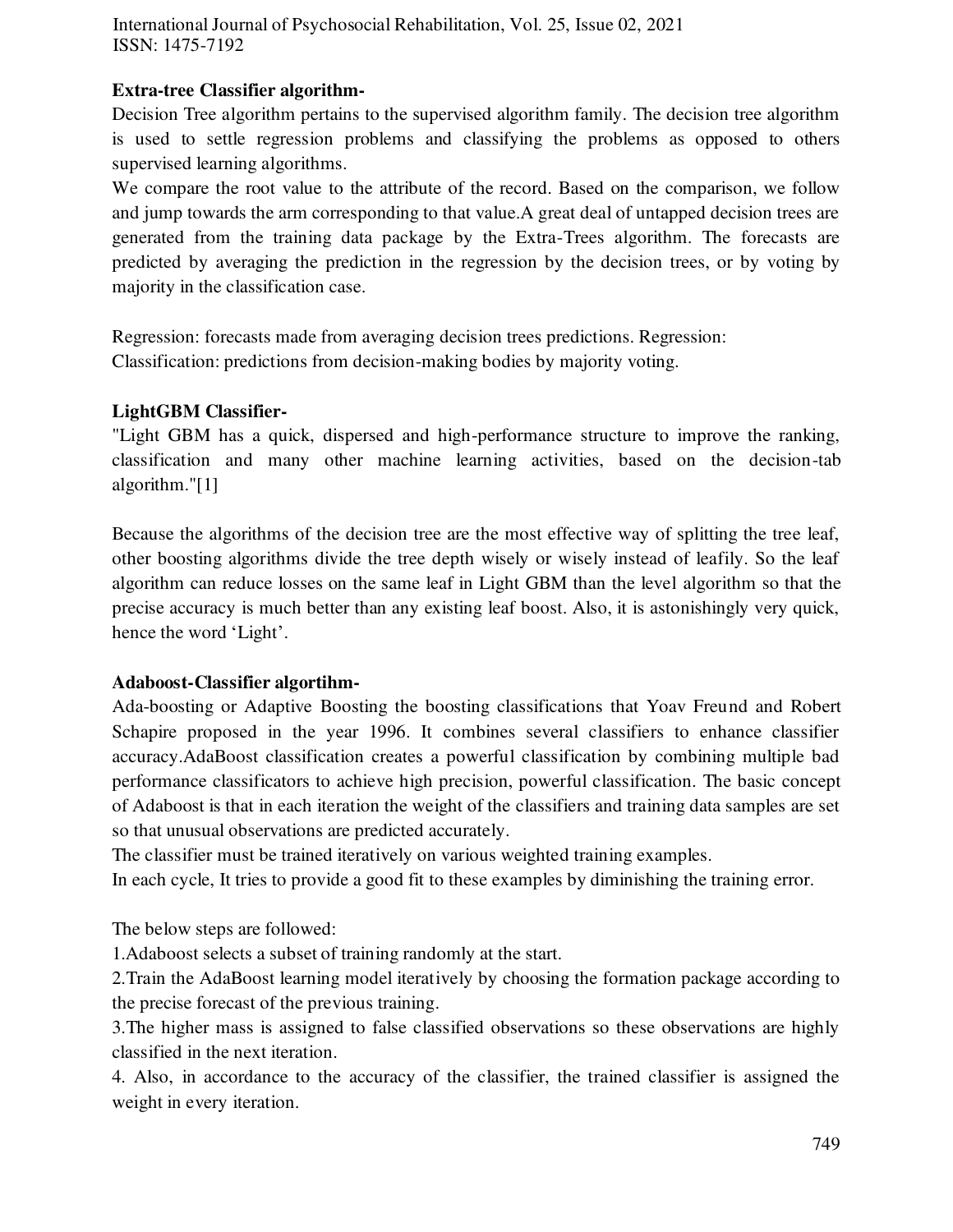| Method        | Accuracy | F1 Score |
|---------------|----------|----------|
| Decision tree | 77.12%   | 0.87     |
| <b>K-NN</b>   | 75.22%   | 0.84     |
| <b>SVM</b>    | 86.06%   | 0.83     |
| Extra-tree    | 63.15%   | 0.72     |
| LightBGM      | 94.11%   | 0.94     |
| Adaboost      | 66.27%   | 0.66     |

**Table :-**  Classification accuracy for different classifiers.

#### **Finding and future activities-**

"Precision was one of the researchers major concerns when developing disease diagnostic methods. In the literature there are a number of methods for classifying diseases. Most methods, however, are developed using individual learning methods. The study examined the efficacy of the different types of algorithm for hepatitis prediction, using various parameters such as, age, sex, antiviral steroids, malaise, anorexia, liver big, splice palpable, alk, phosphat alk, sodium albumine, and protime and histology"[1]. This study studied the effectiveness of hepatitis disease prediction techniques, using several different parameters such as age and sex.Our method is assessed on a UCI dataset from the real world. The exactness of our data set method was 94.11%, obtained by LightBGM. It is therefore proposed that this method be developed to progressively update trained models where novel information is provided that can be more effective in the memory needs in order to increase the computational time of the diagnosis of hepatitis.

#### **References-**

 [1] Balkhy HH, El-Saed A, Sanai FM, Alqahtani M, Alonaizi M, Niazy N, extent and causes of waste to follow-up among patients having viral hepatitis at a tertiary care hospital of Saudi Arabia. J Infect Public Health 2016;10(4):379–87.

[2] Lavanchy D. Epidemiology, disease burden, and treatment of the Hepatitis B virus as well as existing and emerging prevention and control measures J Viral Hepat 2004;11(2):97–107.

[3] Lee WM. Hepatitis B virus infection. New Engl J Med 1996;337(24):1733–45. [4] Almuneef MA, Memish ZA, Balkhy HH, Qahtani M, Alotaibi B, Hajeer A, et al. Vaccine 2006;24(27):5599–603.

[5]Konstantinos E. Nikolakakis, Dionysios S. Kalogerias, Anand D. Sarwate, 2021.

[6] Zhe Fei, Yi Li, 2021.

- [7] Minjie Wang, Genevera I. Allen, 2021.
- [8] Behzad Azmi, Dante Kalise, Karl Kunisch, 2021.
- [9] Rahul Parhi, Robert D. Nowak, 2021.